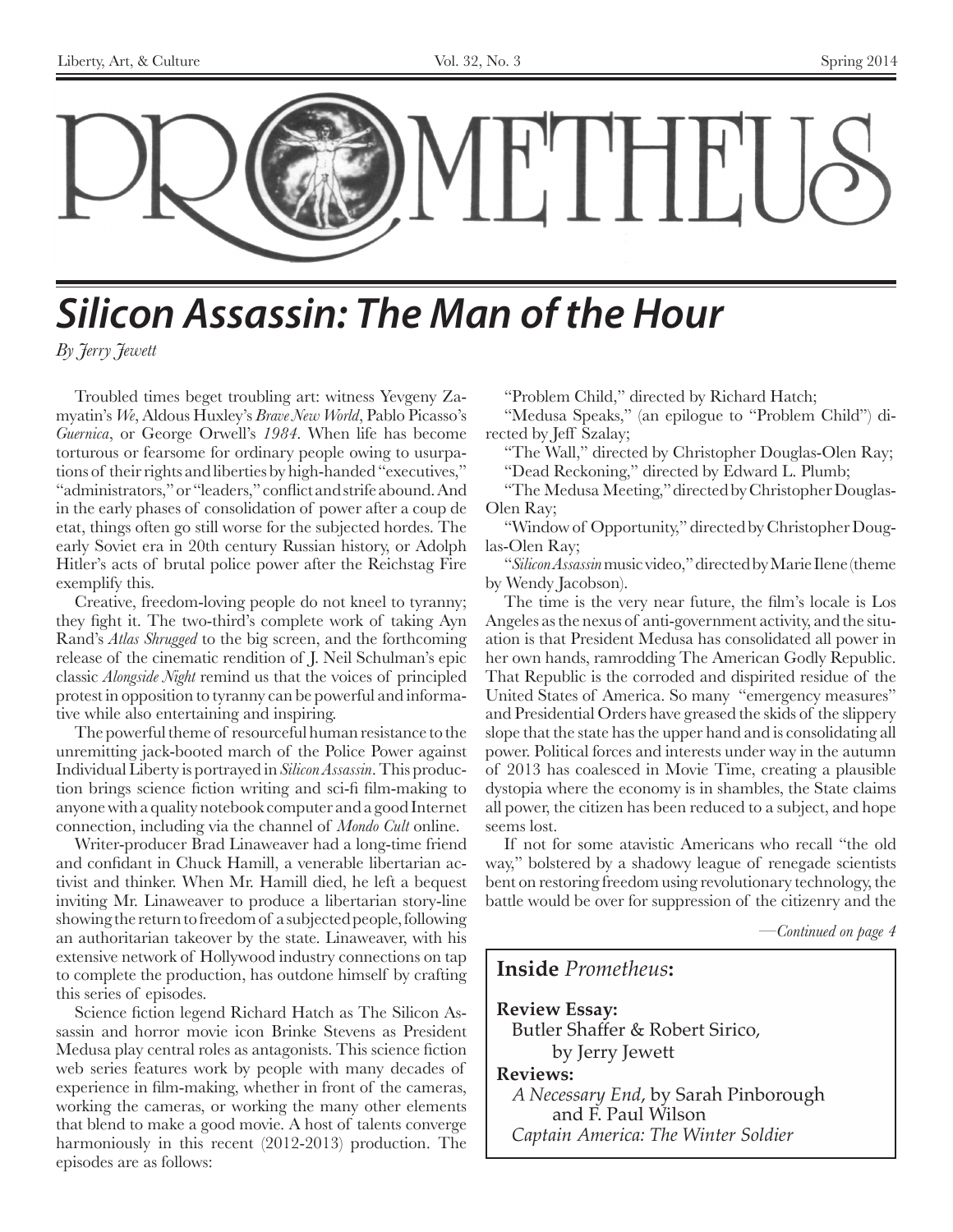

The newsletter of the Libertarian Futurist Society

**Editor** Anders Monsen

## **Contributors**

Jerry Jewett William H. Stoddard

## **Letters and Submissions**:

Anders Monsen 501 Abiso Ave. San Antonio, TX 78209 editor@lfs.org

## **Award Chairs**

 $Best$  Novel — bestnovel@lfs.org Classic Fiction — halloffame@lfs.org

> **LFS Online:** http://www.lfs.org

## **Subscriptions & Advertisements**

Basic Membership: \$25/year (\$30 international) Full Membership: \$50/year<br>Sponsors: \$100/year \$100/year<br>\$200/year Benefactors:<br>Subscriptions: \$20/year (\$25 international) All memberships include one-year subscriptions to *Prometheus*.

Classified ads: 50 cents/word, 10 percent off for mul- tiple insertions. Display ad rates available. All checks payable to the Libertarian Futurist Society.

> Libertarian Futurist Society 650 Castro St. Suite 120-433 Mountain View, CA 94041 **president@lfs.org**

Send mailing address changes to: **treasurer@lfs.org**

*Prometheus* © 2014 the Libertarian Futurist Society.<br>The LFS retains a non-exclusive license to republish accepted articles on its web site; all other rights revert to the contributor. Letters and reviews are welcome. Bylined articles are strictly the opinion of the writer and do not necessarily reflect the opinion of the LFS or its members.

**A Necessary End** By Sarah Pinborough and F. Paul Wilson Shadowridge Press, 2014 *Reviewed by William H. Stoddard*

Over the years, F. Paul Wilson's "Repairman Jack" series, most of whose early novels focused on their hero's helping crime victims, has increasingly gone back to the horror focus of *The Tomb,* the very first in the series. *A Necessary End,* a collaboration with British horror writer Sarah Pinborough not set in the Repairman Jack series, turns entirely to horror.

Horror fiction characteristically works by evoking various primal human fears: corpses, predatory animals, mutilation, rape, curses, and loss of self-command are all examples. The fears in *A Necessary End* are epidemiological and parasitological—that is, they focus on bodily decay and contagion. The vector of the contagion is portrayed in hard scientific detail; there's nothing obviously supernatural about it.

A further emphasis of this story is the disintegration of human societies under an overwhelming threat. We don't see a sudden total collapse, but a gradual failure of institutions such as the police and the National Health Service (the main setting is the United Kingdom). Most of the population attempts to accommodate itself to the new conditions, trying to minimize exposure to the threat and finding ways to provide for themselves as commerce and government shut down. Some of them have more extreme reactions, from mob violence to religious enthusiasm. There isn't any overt libertarian message to this story; it shows conditions under which any legal and political regime would break down.

The main character, Nigel, represents the effort to function normally. His career as a reporter gives him a view of the plague; after his return to England, he takes up a new story, about a vanished child, which drives much of the remaining plot. He encounters various people who have turned to religion either to protect them or to explain the plague, and responds to them in a rational, skeptical way. This drives the other major conflict, between Nigel and his wife Abby, a devout Catholic who sees God's will all around her—both in her own life and in the breakdown of human civilization—and hopes to bring Nigel to share her faith. An underlying theme of the story is theodicy, or how, in Milton's words, "to justify the ways of God to man." This is the point at which the supernatural comes in: Not as crude, brute force miracles that overthrow or set aside the laws of nature, but as subtler ones that work within them to produce improbable outcomes.

Or so, at least, Abby believes. One of the strengths of the story is that, at the end, the reader is left to decide if she's right. Is this the story of an apocalypse brought about by divine intervention? Is it the story of a purely natural catastrophe whose survivors attribute it to divine intervention as a way of making sense of the unendurable? Pinborough and Wilson offer carefully balanced evidence for both sides, making the reader a participant in one of the world's oldest philosophical debates.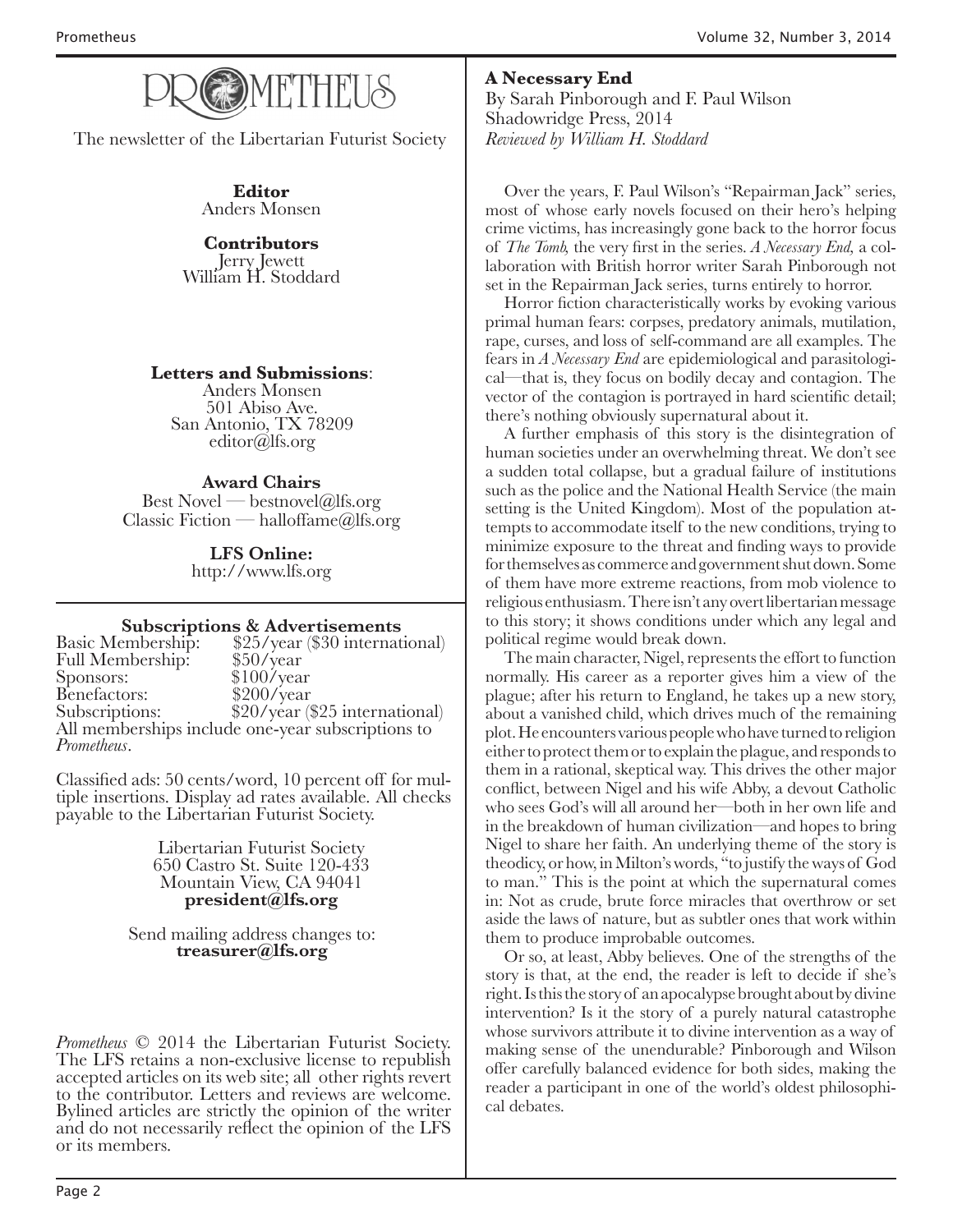#### **Captain America: The Winter Soldier**

By Anthony Russo & Joe Russo (2014) Pyr, 2012 *Reviewed by William H. Stoddard*

Since Captain America's appearance in *Avengers* #4, fifty years ago, Marvel Comics has portrayed him as an anachronism: A superhero of World War II displaced forward in time. The first film about him in the Marvel Cinematic Universe series, *Captain America: The First Avenger* (2011)*,* maintained that theme, starting and ending with a framing narrative in the present for the story of his World War II career. *The Avengers*  (2013) showed him leading a present-day superteam; now, his second solo film examines his experience of the twenty-first century in greater depth. The note is established in the opening scene, when the newly introduced character Sam Wilson tells him about Marvin Gaye, and he adds the name to a list of things to find out about—written by hand, on paper, in a bound notebook. Much later, he refers to having been born in 1918, making him 96 years old—nearly seven decades more than his biological age.

*The First Avenger* made a point of being a period piece: A film whose hero lived by older, now half-forgotten American values. *The Winter Soldier* uses that same characterization to ask if those values may need to be better remembered now. In particular, it shows a United States and a world increasingly preoccupied with fear and eager for security, to the point where they are ready to give up liberty to obtain it (forgetting Benjamin Franklin's famous warning, "Those who would give up essential Liberty, to purchase a little temporary Safety, deserve neither Liberty nor Safety."). The same opposition was shown, briefly, in *The Avengers,* whose main villain, Loki, made a speech in Germany telling a crowd that he would save them from freedom—to be defied by an elderly man who said he had heard such offers before. The story of *The Winter Soldier*  suggests that such fears have been deliberately created to make the bargain more appealing, and makes its hero a symbol of the rejection of fear. In doing so, it offers a pointed criticism of the security state—not only of the intensified form that has emerged over the past decade, but of its roots in the years following World War II.

Fitting this theme, a significant part of this film's conflict takes the form of debates. The film's opening action sequence features one over operational styles, between Captain America (Steve Rogers) and his fellow Avenger, the Black Widow (Natasha Romanov), who accompanies him on a mission, but is carrying out secret orders of which he wasn't informed. This expands into a debate between Rogers and Nick Fury, head of SHIELD, the ultrasecret agency Rogers and Romanov both work for, over the legitimacy of the preventive use of force. This in turn leads to the climactic struggle of the film, a battle within SHIELD itself over these very issues—and thus, over whether SHIELD will defend freedom, if by questionable means, or will become wholly committed to a totalitarian conception of "order."

These debates form part of a set of personal relationships portrayed with unusual subtlety for an action/adventure film.

Fitting his portrayal as a man lost in time, Rogers has relationships both with people from his past (there's a moving scene of his visit to the woman he loved during World War II, now elderly and bedridden) and with people from the present. In an impressive piece of good judgment, the film doesn't show him falling in love with anyone new, and in particular it doesn't make him and Romanov a couple, showing how unsuited they are for each other. Instead, it makes them comrades in danger. Wilson becomes another comrade, a friendship growing out of the two men's shared experience of combat and the loss of friends, more than half a century apart; initially Rogers and Romanov look to him for a hiding place, but he turns out to have special skills that enable him to contribute to the final struggle.

There's also the Winter Soldier, who turns out both to be someone Rogers knows, and to be another super-soldier. In contrast to Rogers, who, as Thoreau describes it, serves the state not only with his body and his head but with his conscience, the Winter Soldier is only a tool, or a weapon, and is treated as such, sent on missions whose purpose is concealed from him—exactly the kind of missions that send Rogers to confront Fury in anger. The final struggle between them is not merely a physical fight, but a moral appeal.

And though the film is named for the Winter Soldier, he's not its true adversary; being deprived of moral choice, he can't be. Roger's greatest victory, and the true climax of the film, occurs earlier, when he takes over SHIELD's communication channels to warn against the threat to its mission—and the response of many of its agents reveals how much moral influence "the Captain" has gained. A further measure of that influence can be seen in Romanov's final decisive action, which shows how much of an example Rogers's integrity has set for her. This film genuinely is about heroism, in the sense not merely of physical courage but of using that courage to fight for the right things. "Captain America" is actually an embodiment of some important American values. And among these is reliance, ultimately, not on organizations, but on the men and women who make them and work for them.

This film is popular entertainment, but the best kind of popular entertainment. Its writers and directors understood that the essence of superheroes is not fights or superhuman powers, but embodiment of specific moral qualities. And its adversaries represent, in an iconic form, some of the most dangerous temptations to the further abandonment of liberty that currently emerging technology offers.

# **Prometheus Submission Guidelines**

As the newsletter of the Libertarian Futurist Society, *Prometheus* publishes reviews and articles concerned with liberty and fiction.*Prometheus* seeks reviews, interview, essays, articles, and columns of interest to libertarian science fiction fans. Any individual may submit material — membership in the LFS is not required.

Contact the editor for more details via email at: editor@lfs.org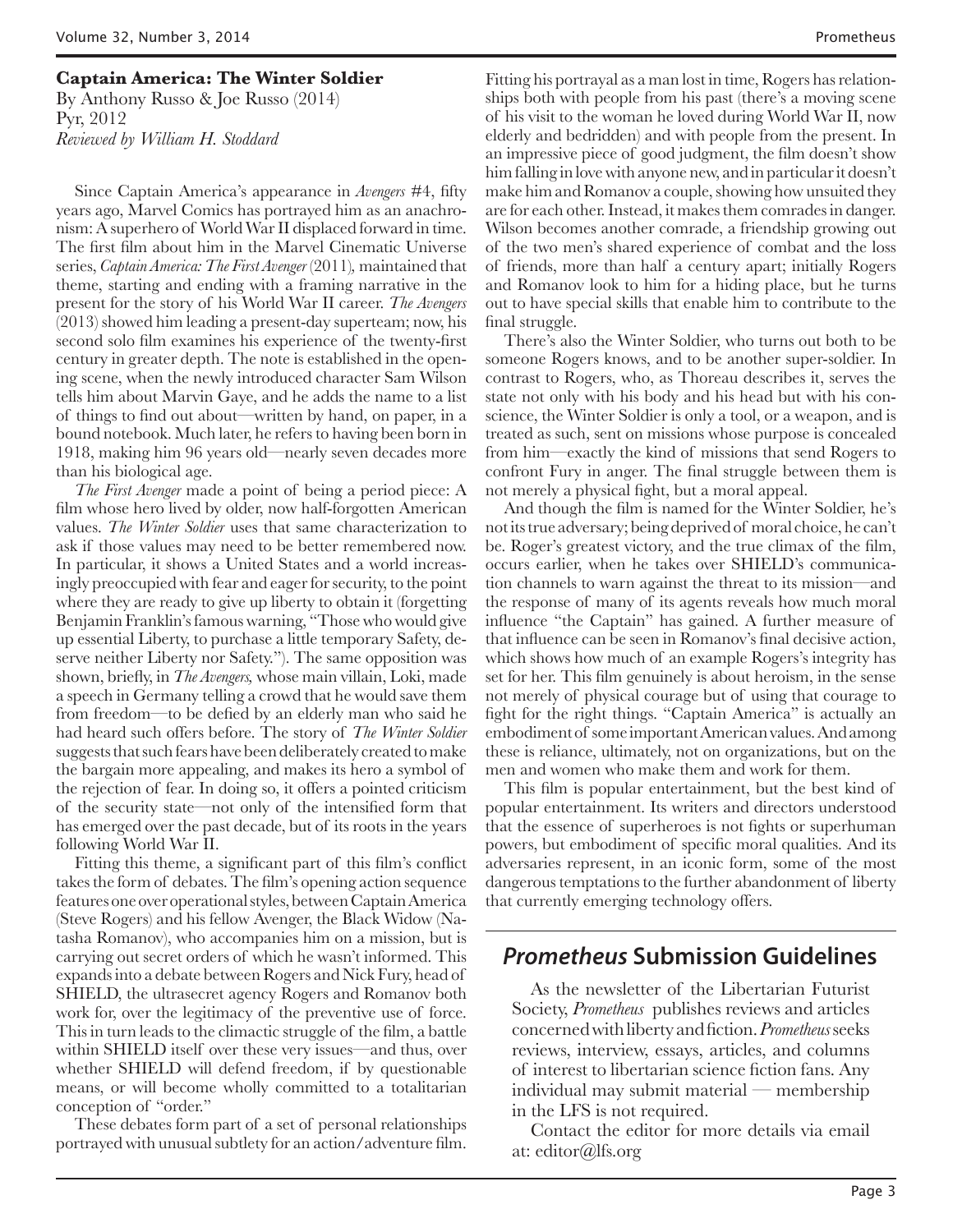### *—Silicon Assassin, continued from page 1*

obliteration of freedom in the sense that any common person could understand.

At the start of the movie, one gets the grim picture of a totalitarian state that would have been the envy of Erik Honecker, East Germany's post-war dictator. The press has been quashed to "improve morale," though that effect is not visible. The sole-source American Channel (like a Voice of America speaking to a conquered America) carries the message that nothing is more dangerous than cheap fast technology that can fall into the wrong hands, while the announcer also voices the dogma (clearly official "party line" since it has cleared the censors and made the airwaves) that taxes and torture are the best things there are.

But the renegade scientists have fashioned a small crew of counter-agents. These are the Silicon Assassin team, humanlooking cybermorphs, artificial computer-generated creatures, whose principle means of dispersion is via the Internet into and out of people's personal or laptop computers, though they also do WALK for short distances. The SA himself (Richard Hatch) has comely sidekicks, mainly Lady Twilight (Vickie Marie Taylor) and Bubbleblonde Girl (Paula LaBaredas) but also intermittently is joined by Deadly Tween (Victoria Plumb) and the occasional Lady Twilight #2 (Erica Duke). The lot of them are armed with the best ray guns, which noted armorer L.J. Dopp Arsenals can supply.

The task of the Silicon Assassin, Lady Twilight, and Bubbleblonde Girl is to destroy those humans who initiate the use of force against others, satisfying an elementary libertarian precept of using violence only in reaction, for the first use of violence is typically the province of Statists, Authorized State Agents, and highwaymen. The claim to be the only legitimate wielder of violence typifies State usurpers. Medusa and her followers assert that claim with a heavy hand and a high body count. She eliminates unemployment by mass massacres. Taking Medusa out of office via Direct Action is the ultimate goal, but destroying her toadies and minions also counts in the "Win" column.

Professor Rand and his son are the renegade scientists who have made the Silicon Assassin team possible. Professor Rand is portrayed by Charles Hamill, father of Chuck Hamill, aforementioned. As the protagonists are introduced, estimable sci-fi writer John de Chancie makes a cameo appearance, interrupting the conference by hawking our well-beloved *Mondo Cult* magazine door to door (as it rightfully should be done, for the *New Yorker* of film magazines!).

Deadly Tween impetuously and thoughtlessly vaporizes him, as if nuisance value alone justified eradication, and all humans are targets. This is where the admonition to kill only those initiating force gets voiced.

This being a Linaweaver production, lithe, comely young lasses find many roles, as people in the "Underground," as the assistants to the Assassin, and also as assassins and agents for Medusa and her Central Government. Should such violent or combative roles devolve on women? Common wisdom holds that "battles are ugly when women fight" (Father Christmas to Lucy, *The Lion, The Witch and the Wardrobe*), but it is not so

bad when well-selected actress-models do the fighting. In fact, a disproportionate number of the females are such as to drive vulnerable adolescent males and certain adult men into rapturous fantasies.

Vickie Marie Taylor, the principal Miss Twilight, has a lean, self-assured sexiness that would make her the hottest regular character in the series, but for the fact that she is teamed with the exquisite beauty of Paula LaBaredas's Bubbleblonde Girl. The charitable will call the garment hugging Bubbleblonde Girl's pelvis a skirt, while the perceptive will see it for what it is, a wide belt with some fringe. Some like brunettes while others prefer blondes; *Silicon Assassin* gives generous measures of both. The honors divide equally, but both are necessary parts of this story.

As the episodes unfold, we see that a few people still cling to the hope of restoration of freedom, or at least, some of them live with the hope of escape. The legend of the Silicon Assassin circulates, with believers and doubters, True Believers and Betraying Doubters, if we may style it that way. An agonizing family conflict over belief in the Silicon Assassin between a husband and wife torn by grief over the death of their daughter, who lost her life in the fight for freedom, is interrupted by raiding agents of Medusa.

Their bloodthirsty style marks them as evil, but the husband, overcoming many hurdles, is able to escape to Free Mexico, which may not be as ironic as it seems at first glance. Even the Mexican Militia longs for the restoration of the free America of bygone days. Someone assembled considerable high-impact weaponry for this episode. When combined with the highimpact actresses who play the pursuers, the concatenation of smoldering beauty and deadly danger makes some kind of a high-water mark.

The next episode shows the arbitrary, pragmatic, and ruthless nature of the forces supporting Medusa, a cold-hearted, callous lot freely sprinkled with pathological killers, as well as political opportunists, along with people just concerned with which side of the bread gets the butter. Pitched battles, acts of torture, and treacherous, deadly conflicts spring up repeatedly through this series, as one would expect when natural order has been suspended and all rights exist by fiat, fraud or force.

In another episode, President Medusa supplies the public with some policy updates. She has been taxing the populace at 80%, but she is concerned that people are enjoying too many benefits and paying too little for them. The injustice of that is manifest to her: the people are "stealing" benefits from a benevolent State, clearly an intolerable situation. According to Linaweaver, Medusa is a bizarre combination of Che Guevara and Sarah Palin. The schizoid tension there is palpable yet credible to a high degree, too.

Pandering to apparently religious members of the populace, Medusa says, "God has been getting by with only 10%, and so can you!" Such a pep talk! George Orwell meets Thomas Hobbes when Medusa says, "True freedom is to obey me." Were I better read, I might recognize that as a Benito Mussolini quote, but the totalitarian tenor is unmistakable, whether the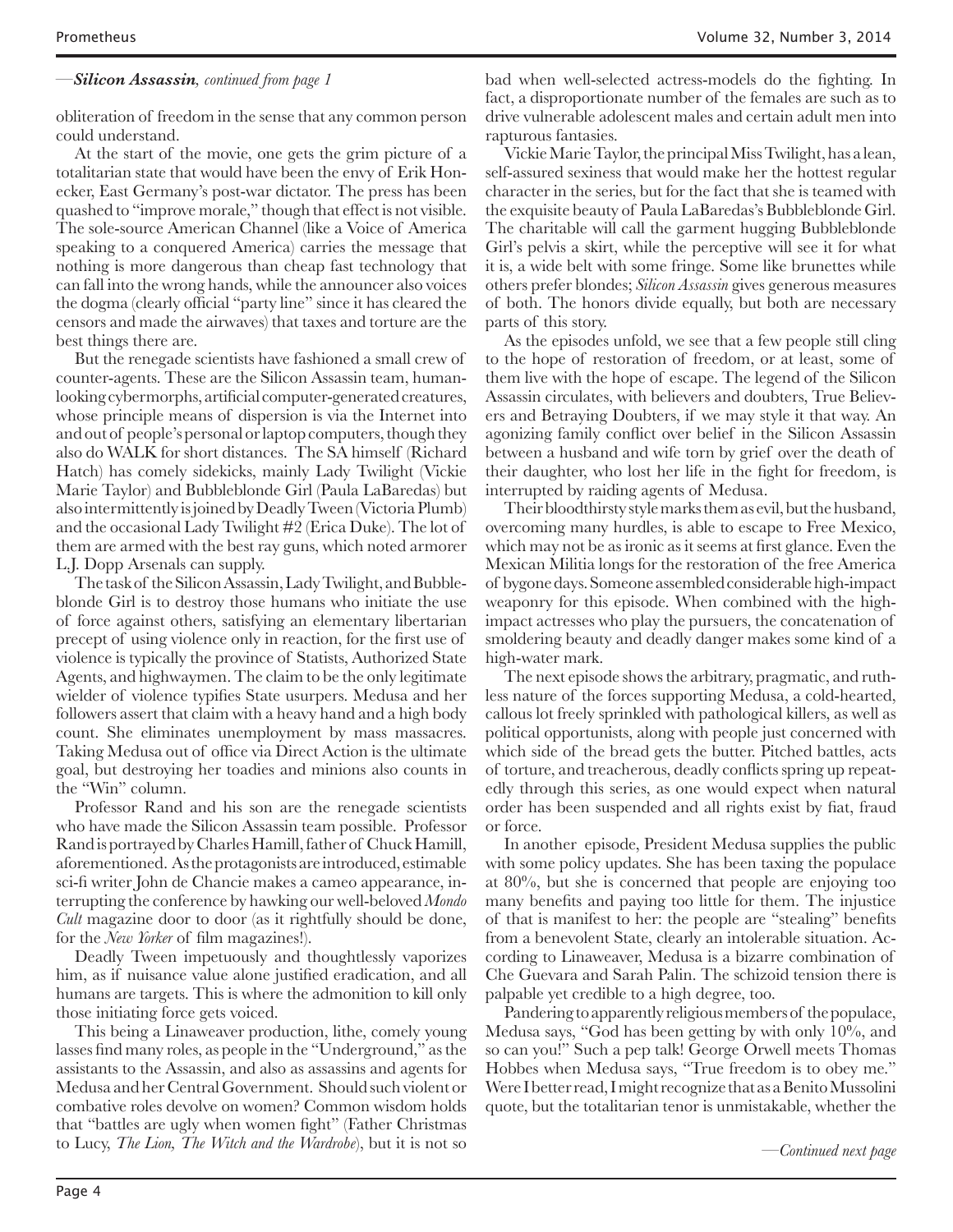#### *—Silicon Assassin, continued from previous page*

source is history or fiction.

Farther along, a vicious melee between the freedom fighters and the oppressors results in that ugly Lewisian event, a heroine getting her neck broken fighting a seemingly invincible bully character, before the Silicon Assassin arrives. He gains the upper hand with his ray gun, when, adapting a phrase common in the tactical community ('never bring a knife to a gun fight'), he mocks the aggressors, saying, "You fools bring guns to a ray-gun fight?" with a laugh as he vaporizes the bad guys.

Having prevailed, he turns to the hapless freedom fighters he saved, telling them, "The most difficult task of a freedom fighter is to change people's minds. You can change another human's mind, or you can kill him." This meets with relief and good cheer.

Soon,Twilight Lady and Bubbleblonde Girl interrupt a meeting of Medusa with her Emergency Committee, and begin vaporizing the closest cohort of Medusa. Only by this means do they discover Medusa had made a holographic appearance, and they remain empty-handed as regards capturing or killing her; for she has vanished unharmed.

Meanwhile, a shady cabal of Medusa supporters meets over a poker table with drinks and bets at hand, playing for high stakes while wrangling about loyalty and strategy in changing political circumstances. Well-known real-world collaborators Fred Olen Ray, Edward L. Plumb, and Brad Linaweaver (as Mr. Yog) serve as the card players.

In a scene to delight Linaweaver detractors while stunning his claque of supporters, the Ray character asks Mr. Yog his first name, produces a pistol, and says, "Shut up, Brad," as he blasts Mr. Brad Yog into silence. Anyone who has observed Linaweaver in the midst of an exhortation or disquisition will appreciate the tactic. In the right hall, this could provoke applause, but seen on-line, one must imagine the response.

In a sly cameo appearance, Chuck Hamill colleague and Agorist Advisor J.Kent Hastings (billed as Mr. Sothoth), seconds Medusa on the need to tax food and alcoholic drink, because people eat and drink too much.He then marvels that Linaweaver got away with writing his landmark, *Moon of Ice*, a shameless plug.

Do shameless plugs abound? A poster for Plumb's "Boneyard Collection" film, with Brinke Stevens's face featured thereon, provides another bit of levity for those privy to the "inside view." The Linaweaver and Hastings characters' names combine to

# **Classifieds**

**The (Libertarian) Connection**, openforum since 1968. Subscribers may insert four pages/issue free, unedited. **Factsheet Five** said, "Lively interchange of point, counterpoint<br>and comments". Eight/year, \$10. Eight/year, \$10. Strauss, 10 Hill #22-LP, Newark NJ 07102.

Yog Sothoth, Lovecraft's beloved menace.

There are probably other, subtler such items buried in this fast-moving, free-ranging political drama. With a subtle and scheming mind such as Linaweaver's involved, other hidden nuggets of reference or meaning may lurk, lying in wait to torment the viewer's subconscious in the small hours of the night. Only Mr. Yog and *The Shadow* know for sure.

Wry commentary on socialized medicine finds a scene. This could be a free-standing short feature on its own. An apparently deposed functionary of the New State, suffering a potentially fatal malady, stumbles into the lobby of an Emergency Room. He gasps that he needs help, only to be handed a clipboard with some forms which he must completed. Impatient and believing himself dying, he identifies himself as a High Government Official, hoping to over-awe the remarkably attractive young blonde lady working as receptionist.

Upon learning of his status, she produces a further stack of "forms" at least 3" thick, advising him that these additional forms must also be completed before he, a High Government Official, can be tended to. Growing desperate, he produces a fistful of cash, with which he hopes to bribe her for better terms and speedier service. In the perfect blend of astonished indignation and perhaps genuine compassion, this worker expresses regret that he has attempted to bribe her, with a modicum of sympathy for his plight. Just before he dies and new elements of dramatic conflict surge in, he says, "I should have gone to my herbalist," then expires.

This is clearly a commentary on Obamacare. Anyone who has been a patient or even an astute observer at a big public healthcare operation that cares for the indigent (County USC in L.A. comes to mind, but analogs are probably present in many larger population centers) will recognize some themes present in this scene.

The arc nearly complete, the Showdown comes. Medusa is trapped between foes on a footbridge. Faced with capture or destruction by others, she makes Hitler's Choice: suicide, by killing herself with a dagger, thus ending her reign. But as a teaser at the end reminds us, what with holograms and other tech tricks, we can't know that this is really her final bow. Maybe she has tricked us one more time.

Whether Medusa returns or not, the threat she represents remains, as America continues to be bidden to choose between authoritarianism and totalitarianism, with nothing else on the menu but chaos, the supposed chaos that would boil up if the state failed to exercise or increase its steely grip. And everyone knows that anarchy and chaos are bad, don't they?

Long-time *Mondo Cult* favorite Wendy Jacobson (aka The Fabulous Miss Wendy) wrote and performs a fine collection of tunes to support and illustrate this masterful venture of Linaweaver's. Knowing a lot of the right people helps in putting together an imaginative production. Miss Wendy puts on killer live shows, but who knew she was a masterful studio musician, as well? Now we know: she is, and her music adds value here.

Kudos to all involved for a professional, thought-provoking, yet fun production.

[*This review originally appeared in MondoCult.com, the online service of* Mondo Cult]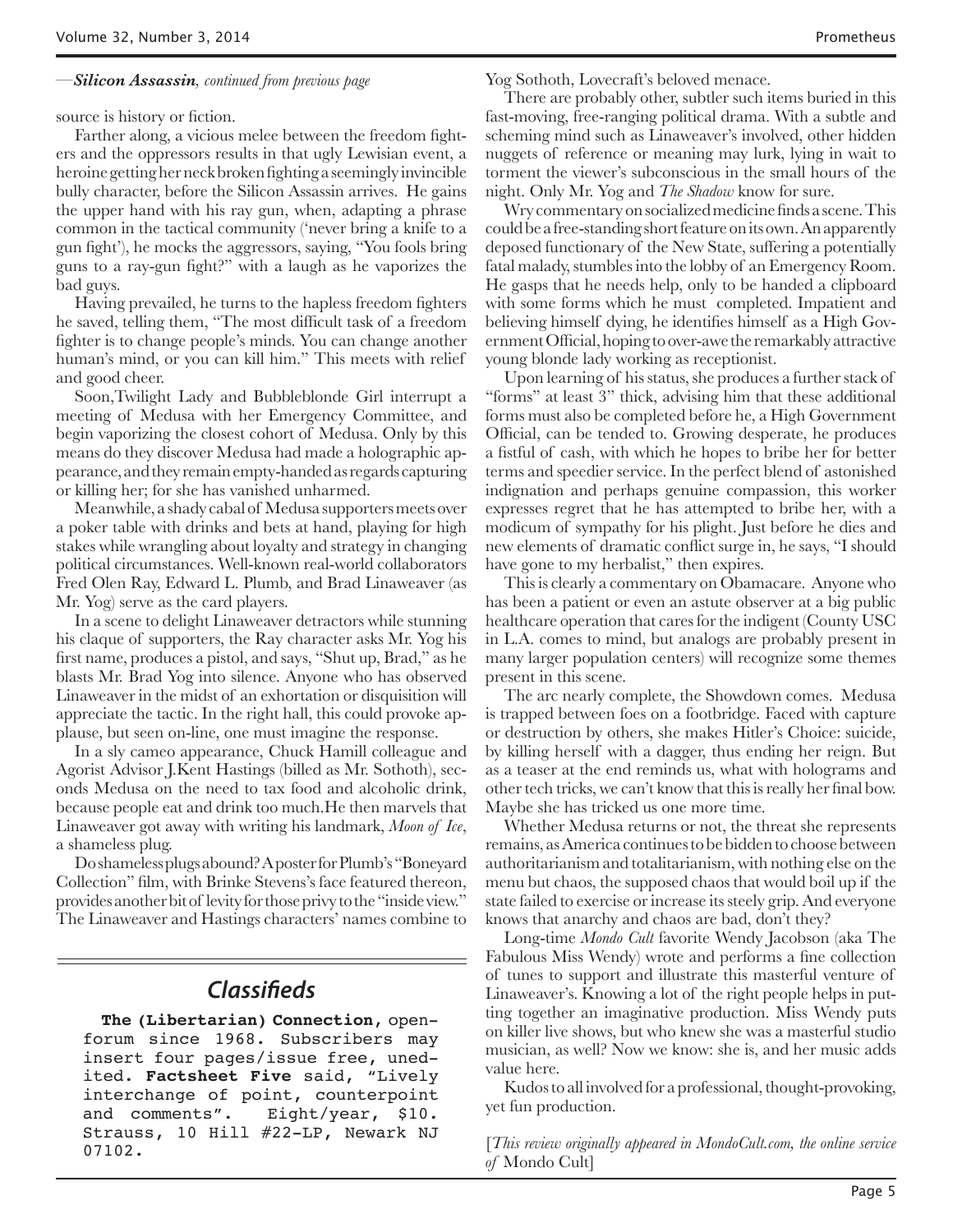# **Only Thin Outside:**

# **A Comparative Review of Butler Shaffer's A Libertarian Critique of Intellectual Property with A Moral Basis for Liberty by Robert Sirico**

# *By Jerry Jewett*

*Prometheus* readers may know Butler Shaffer as a long-time libertarian/anarchist/agorist activist. He actively champions liberty and challenges the state by writing books and articles, he lectures as a law professor at Southwestern Law School where he skillfully plants the seeds of doubt as to the putative virtues of the State, and he expands on libertarian themes in interviews and panel discussions. Among his honors, the Von Mises Institute has given him its Lifetime Achievement Award, while the Karl Hess Supper Club has conferred the Chaunticleer Award.

Robert Sirico is a Roman Catholic priest and one of the founders of The Acton Institute for the Study of Religion and Liberty. The Church as an institution has often fostered a dim view of property and commerce, but Fr. Sirico brings a rational breath of fresh air to this discussion. He acknowledges that a free and virtuous society runs best with private property, minimum state intervention and optimal social interaction, based on voluntary choices informed by a non-relativistic moral code. Promoting a free and virtuous society, minimizing the role of the state, and educating people about the moral foundations of economic choices, are among the purposes of the Institute, of which he is President.

Shaffer, agorist to the core, finds agreeable and comprehensible only those customs and practices which arise out of voluntary dealings and agreements, in full accord with libertarian root doctrine. Though two or several individuals may contractually bind themselves to the observation of property rights in intellectual property (hereinafter IP), current IP law arises not from custom and practice, but by statute, most particularly from Article I, section 8(8) of the United States Constitution, empowering Congress "to promote the Progress of Science and useful Arts, by securing for limited Times to Authors and Inventors the exclusive Right to their respective Writings and Discoveries."

When Gutenberg made printing a less labor-intensive venture than the older hand-copying procedure, powerful commercial forces used the press to extol the virtues of their products, services or schemes, and denigrate competitors, while the sphere of politics used the printed word to incite support and rebuke opposition. Those who could afford to print the most material got their story told the best, or at least most widely. Anything can be printed, whether true or not. During this period, kernels of truth might lie alongside fanciful speculations, intentional distortions, and outright falsehoods in the same tract or broadside. The attempt at content control was almost foreseeable.

Proponents and apologists for copyright law have been numerous over the centuries, with the usual jousting of vested interests to get the best legislative protection their money could buy. All do well to recall that state concern over publications did not begin with a concern for a creator's IP rights in her property, but in state interest in censorship. To the extent we

can depend upon Wikipedia, it is there written, "As the 'menace' of printing spread, governments established centralized control mechanisms, and in 1557 the English Crown thought to stem the flow of seditious and heretical books by chartering the Stationers' Company. The right to print was limited to the members of that guild, and thirty years later the Star Chamber was chartered to curtail the 'greate enormities and abuses' of 'dyvers contentyous and disorderlye persons professinge the arte or mystere of pryntinge or selling of books.' The right to print was restricted to two universities and to the 21 existing printers in the city of London, which had 53 printing presses." Clearly, pre-publication access to and critical control over writings benefit the State enormously, corking the information flow and bullying independent writers.

The property interests of creators took second place in the copyright scheme, subject to state control of publications. Protection of creators' IP interests is usually vaunted as justification of IP law and practice, with the typical barrage of excuses for monopoly.

Here is an older justification: "The foundation of all rights of this description is the natural dominion which every one has over his own ideas, the enjoyment of which, although they are embodied in visible forms or characters, he may, if he chooses, confine to himself or impart to others. But, as it would be impracticable in civil society to prevent others from copying such characters or forms without the intervention of positive law, and as such intervention is highly expedient, because it tends to the increase of human culture, knowledge, and convenience, it has been the practice of civilized nations in modern times to secure and regulate the otherwise insecure and imperfect right which, according to the principles of natural justice, belongs to the author of new ideas." *Baldwin's Century Edition of Bouvier's Law Dictionary*, William Edward Baldwin.

Raising the natural justice principle provokes some thought, for typically when natural law and positive law interact, positive law prevails to the detriment of natural law. To illustrate that proposition, this: "In each case [of infringement of copyright law] half of the penalty to go to the proprietor of the copyright and the other half to the use of the United States;" (Baldwin). So much for the protection of the creator's IP interests, when the State gets half the damages!

In prior works, Shaffer sets forth the criteria for recognizing what may fall subject to ownership as property. Claim, boundary, and control are the watchwords. With IP issues, anyone can see a creator's claim, as originator, but boundary and control become diffuse in a quick hurry. Alfred Korzybski spent all of *Manhood of Humanity* and much of *Science and Sanity* propounding the view that all human progress ties directly to time-binding, where time-binding is understood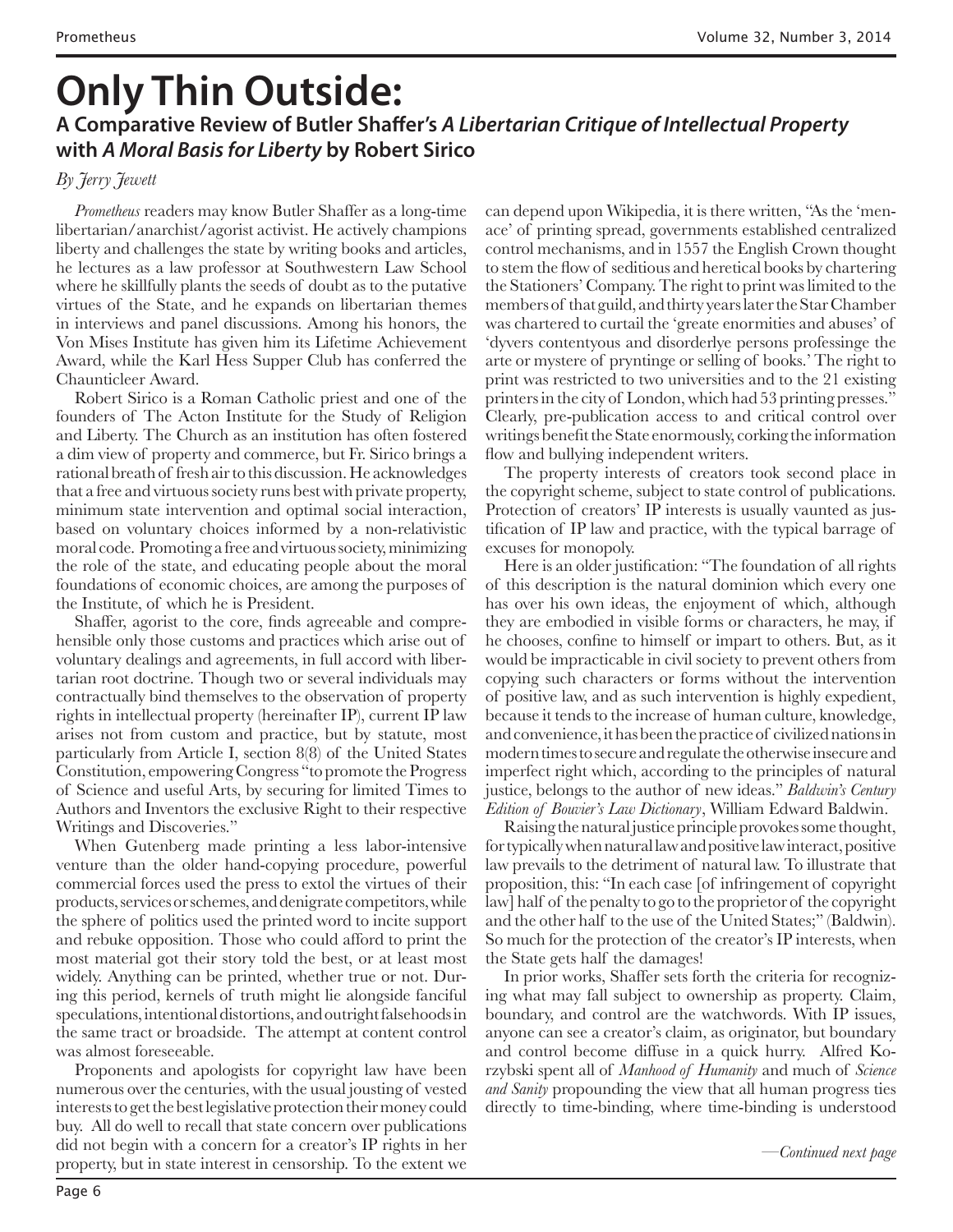#### *—Continued from previous page*

as the accumulation or accretive process of incorporating all relevant prior knowledge and using it as the springboard for innovation and development, with time-binding also as the root of civilizing forces. Shaffer concurs fully in saying, "The notion that the anticipation of monopolistic rewards such as patents and copyrights is essential to the creative process, is negated by much of human history."

Still, Statism's voice echoes from the corridors of power. "By allowing a creator to establish a limited monopoly over the invention, the sciences and useful arts are promoted. Society reaps the benefits of the invention during and after the grant of monopoly." *Mind Over Matter* (Michael A. Shimokaji and Phillip L. Gahagan). As Korzybski and Shaffer so effectively note, most of the underpinnings of civilization sprang up without IP protection, while it is plain that monopoly pricing works to the detriment, not the benefit, of those consumers abstractly dubbed "society."

"When the coercive powers of the state are invoked to benefit some and to restrain others, the creative processes will always suffer and, as a consequence, so will the vibrancy of a civilization…Creative behavior depends upon synthesis and cross-fertilization, by what Arthur Koestler referred to as 'creative anarchy.'" Shaffer closes, "Can one, consistent with a libertarian philosophy, respect any 'property' interest that is both created and enforced by the state, a system defined by its monopoly on the use of violence?" Well, of course not!

And what does Fr. Sirico say? In *A Moral Basis for Liberty*, 3d Ed., Foreword by Edmund Opitz, (2012, The Action Institute, Grand Rapids, MI), he acknowledges that Christianity has largely been ambivalent at best about understanding economic practice as an essential part of liberty. "[E]conomic liberty is far from having captured the high ground in public debate…[W]e are squeamish about asking…whether it is better to have property commandeered by political authority or put to voluntary use by market participants."

Speaking of the evident bias on this issue by academics and ecclesiastics, he asks, "How can the institutions of liberty survive and flourish so long as the moral opinion-makers are so overwhelmingly sympathetic to only one side of the debate?" "So long as economic liberty—and its requisite institutions of private property, free exchange, capital accumulation, and contract enforcement—is not backed by a generally held set of norms by which it can be defended, it cannot be sustained over the long term."

"A social and economic order dominated by a voluntary exchange matrix, the essence of the business economy, is a free social order. On the other end of the spectrum is the social order dominated by networks of regulators, revenuers, monetary managers, and state social workers."

Sirico means us to recognize a strong link between morality and liberty. "Only human beings with volition can be said to be moral, and in order to act in a moral way one must have liberty. Liberty is not so much a virtue by definition as it is the essential social condition that makes virtue possible. It is widely understood that individual physical aggression against person or property is wrong. Difficulties arise when the same moral criterion is applied to society at large. Despite conventional

wisdom, wrong does not become right when morally identical acts are committed at the political level by the state." This is a statement with which Ayn Rand could be predicted to agree, one which should confound those critics of Christianity who think Christianity prefers to finance compassion for the less fortunate out of the wallets of the more fortunate.

Writing in England in 1842, where a State-supported Church undertook the systematic care of the poor by imposing rates, Herbert Spencer wrote: "Forced contributions rarely appeal to the kind feelings. The man who is called upon for a rate does not put his hand in his pocket out of pure sympathy for the poor; he looks upon the demand as another tax, and feels annoyance rather than pleasure in paying it. Nor does the effect end here: the poor man who is struggling hard with the world to maintain his independence, excites no pity; so long as there is a poor law he cannot starve, and it will be time enough to consider his case when he applies for relief; the beggar who knocks at his door, or the way-worn traveler who accosts him in his walk, is told to go to his parish; there is no need to inquire into his history, and to give him private assistance if found deserving, for there is already a public provision for him." (*The Proper Sphere of Government*, Herbert Spencer.)

This coheres closely with *A Moral Basis*. "The defense of the right of property ownership should not be seen as the defense of detached material objects in themselves, but of the dignity, liberty, and very nature of the human person. The right to own and control justly acquired property is an extension and exercise of authentic human rights." Any objection to this would be hard to base on libertarian grounds.

Being a minister of the Christian faith, Sirico points to natural law as the lodestone for liberty in society. Shaffer has distanced himself from an early stated interest in natural law, yet he recommends *The Law of the Somalis: A Stable Foundation for Economic Development in the Horn of Africa* (Michael van Notten & Spencer Heath MacCallum), to those interested in a stateless society. This review is the wrong place to show how *The Law of the Somalis* rebuts typical misconceptions about Somalia.

But it is worthy of notice how this book concludes by rebuking the United Nations for trying to sustain the unworkable political cultures imposed by force during colonialism. "The United Nations' biggest problem is that it doesn't understand that law and order can prevail without a central government, without a state."

Nevertheless, "only those rules can be considered laws that conform to timeless criteria that have universal validity. The laws that governments enact do not meet that standard. . . . The universal laws of human society pre-exist political government and continue to exist in its absence." These universal laws are, of course, natural law.

Yet another voice can be heard in support of natural law, one from a most unlikely background, that of the die-hard Marxist utopian, Ernest Bloch. In the translator's introduction to *Natural Law and Human Dignity* (Ernst Bloch), Dennis Schmidt notes "Bloch is aware that such a wedding of traditions requires a creative revision of their contents, but he also sees that without such a marriage between the traditions of social

*—Continued on page 8*